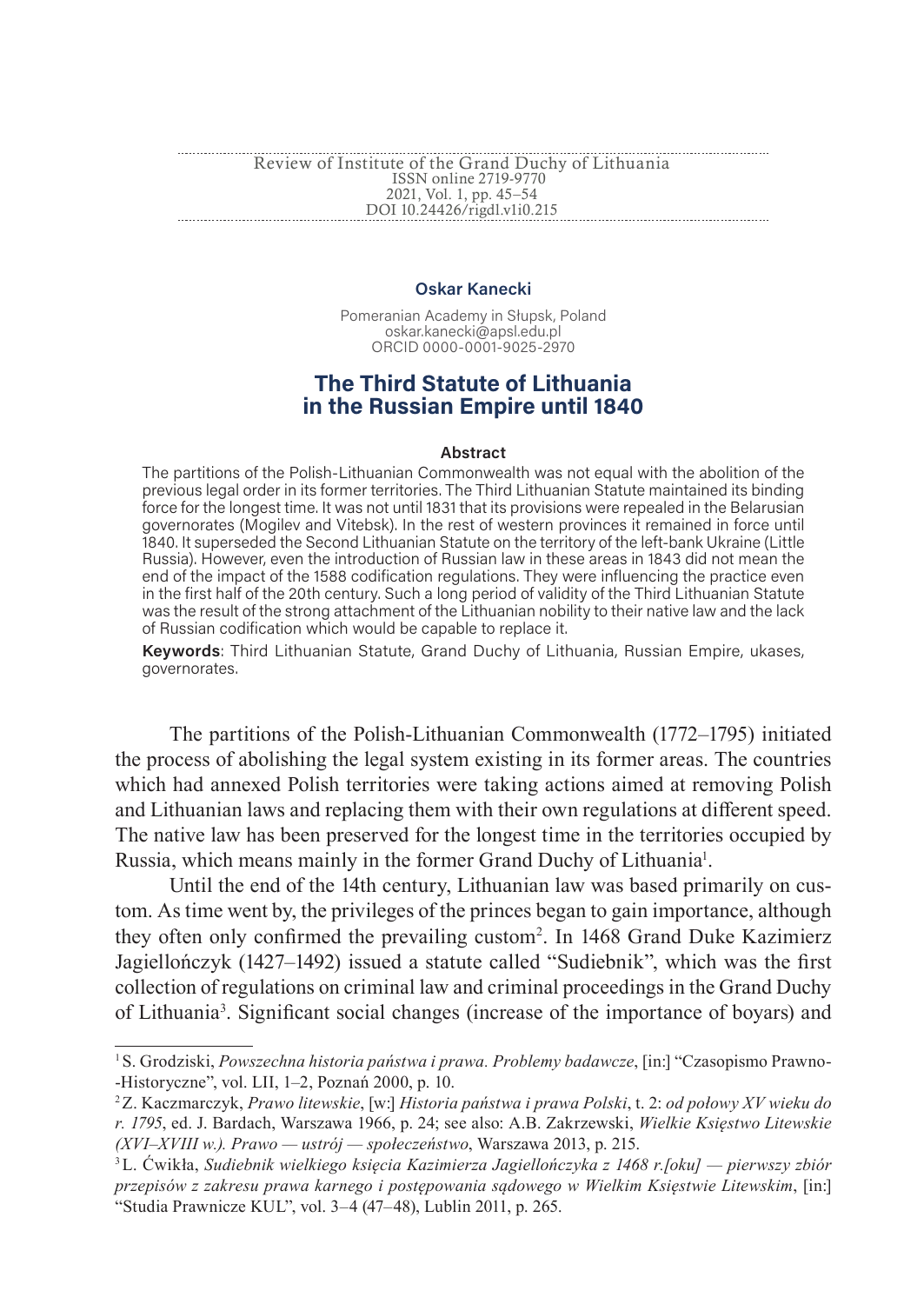the geopolitical situation (threat from Moscow and connections with Crown of the Kingdom of Poland) intensified the efforts to codify the law<sup>4</sup>. They were expressed in 1522 by the First Lithuanian Statute, which, after being corrected and supplemented, was approved in 1529 by King Zygmunt I Stary (1467–1548). However, there were some gaps in the statute, which in the following years were attempted to be filled in. In 1564 King Zygmunt II August (1520–1572) confirmed the new and more extensive codification. The Second Lithuanian Statute came into force in 1566. After all, it was only the Third Lithuanian Statute of 1588, which was supplemented during the reign of Stefan Batory and approved by his successor, that survived the partitions of the Polish-Lithuanian Commonwealth. It entered into force on 6th January 15895 , what is more, in significant areas of the former Grand Duchy of Lithuania (in western governorates) it remained in force until  $1840<sup>6</sup>$ . At that time it was replaced by the Digest of Laws of the Russian Empire, which had been in force in Russia since 1835 (*Swod Zakonow Rossijskoj Imperii*). It was a collection of civil, administrative and criminal law norms<sup>7</sup>.

The Third Lithuanian Statute was published for the first time in 1588 in Momoniczs' printing house in Vilnius<sup>8</sup>. In the sixteenth-century Europe, codification work has not been limited only to recording the customs, but has, moreover, aimed to increase the importance of the law in such a way that it also applied to persons entrusted with public offices. This was reflected in the introduction of the principle of the territoriality of law. It meant the elimination of exclusive subordination to the law applicable to a specific social, ethnic or religious group in order to make it subject to the law applicable in a given territory<sup>9</sup>. This principle was also observed in the Third Lithuanian Statute<sup>10</sup>.

The introduction of the abovementioned document was initially accepted critically by the Polish nation<sup>11</sup>. Mitrofan Downar-Zapolski even wrote about numerous regulations which were undermining Polish ambitions<sup>12</sup>. Restrictions were imposed on Polish citizens living in the territory of the Grand Duchy of Lithuania, inter alia, in the field of the appointment of officials<sup>13</sup>. It was formally questioned that the Statute of

<sup>4</sup>A.B. Zakrzewski, *Wielkie Księstwo Litewskie…*, p. 215.

<sup>5</sup>H. Wisner, *III Statut w życiu państwowym Wielkiego Księstwa Litewskiego czasy Zygmunta i Władysława Wazów*, [w:] *Z dziejów kultury prawnej: studia ofiarowane Profesorowi Juliuszowi Bardachowi w dziewięćdziesięciolecie urodzin*, ed. A. Rosner, R. Sobotka, M. Wąsowicz, A. Zakrzewski, Warszawa 2004, p. 379.

<sup>6</sup>O. W. Ščerduckij, *Sudy w byvshem' Welikom' Knjazhestwie Litowskom'*, Wil'na 1912, p. XV.

<sup>7</sup>Z. Stankiewicz, *Źródła prawa*, [in:] *Historia państwa i prawa Polski*, vol. III: *od rozbiorów do uwłaszczenia*, ed. J. Bardach, M. Senkowska-Gluck, Warszawa 1981, p. 838.

<sup>8</sup>O. W. Ščerduckij, *op. cit.*, p. XV.

<sup>9</sup> J. Bardach, *Statuty Wielkiego Księstwa Litewskiego — pomniki prawa doby Odrodzenia*, [in:] "Kwartalnik Historyczny", year LXXXI, Warszawa 1974, p. 751; see also: *Idem*, *Statuty litewskie w ich kręgu prawno-kulturowym*, [in:] *Idem*, *O dawnej i niedawnej Litwie*, Poznań 1988, p. 13.

<sup>10</sup>A.B. Zakrzewski, *Wielkie Księstwo Litewskie…*, p. 221.

<sup>11</sup>H. Lulewicz, *Gniewów o unię ciąg dalszy. Stosunki polsko-litewskie w latach 1569–1588*, Warszawa 2002, p. 418.

<sup>12</sup>M.W. Dovnar-Zapol'skij, *Istorija Belarussii*, Minsk 2005, p. 170.

<sup>13</sup>A.B. Zakrzewski, *Wielkie Księstwo Litewskie…*, p. 221.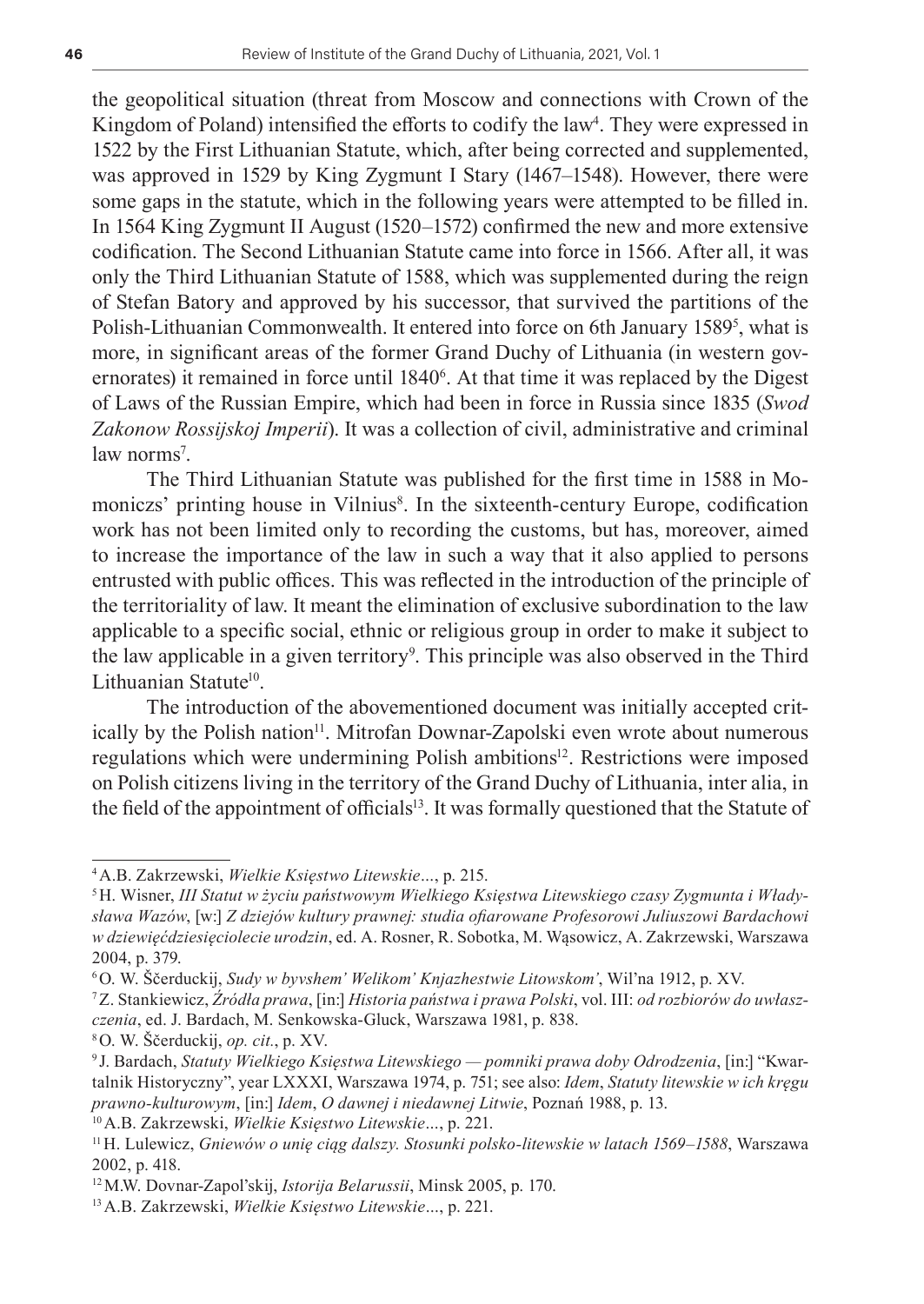1588 was not included in the parliamentary acts (called constitutions)14. Although Lithuania's position had been strengthened, this situation has not affected the relationships between the countries. In turn, translated into Polish in 1614, the Third Lithuanian Statute had even grown to the rank of a law which was applied on auxiliary basis (only in the absence of a Polish legal norm in a specific case) in the practice of Polish courts in the second half of the 17th and 18th centuries<sup>15</sup>.

The Lithuanian nobility was characterized by a longstanding strong attachment to the Statute of 1588, which, in their opinion, embodied the autonomy of the Grand Duchy of Lithuania. Therefore, in the 18th century, attempts were made to codify the common judicial law between Poland and Lithuania, but these efforts did yield any results. Considering the sentiment of Lithuanians towards the III Statute, King Stanisław August Poniatowski (1732–1798) even considered the provisions contained in that document as a model, although he had to be aware that in the second half of the 18th century it was already a rather outdated codification<sup>16</sup>. In 1768, also the parliament of that time obliged the appointed committee, which was given the task of developing a new code, to treat the Third Lithuanian Status as a specific starting point in its work<sup>17</sup>. Even drafting the May 3 Constitution of 1791 did not help in adopting the code. The eighth article of the Constitution provided for the creation of a draft of such act by designated persons<sup>18</sup>. The seventeenth-century nobility was hostile towards new legal solutions, which was reflected in the parliamentary constitutions indicating the threat of a revolution. This attitude was only partially changed in the following century19. The failure of the codification work was partly due to a difficult geopolitical situation<sup>20</sup>. It was also connected with the desire of the Lithuanian nobility to preserve the particular law and the lack of consent to a code common with the Crown of the Kingdom of Poland<sup>21</sup>. These circumstances contributed to the fact that the Statute of 1588, before the collapse of the Polish-Lithuanian Commonwealth, was not replaced by a more modern codification.

The first partition of Poland in 1772 did not result in the loss of validity of the civil law regulations and civil proceedings contained in the Third Lithuanian Statute<sup>22</sup>. They were related to everyday life and therefore difficult to replace<sup>23</sup>. The parliamentary constitutions were also preserved. In the area of the Belostok Oblast,

<sup>14</sup> J. Bardach, *Zatwierdzenie III Statutu litewskiego przez Zygmunta III Wazę*, [in:] "Czasopismo Prawno- -Historyczne", vol. XXX (1), Poznań 1978, p. 47.

<sup>15</sup> *Idem*, *Statuty Wielkiego Księstwa Litewskiego…*, p. 774; see also: *Idem*, *Statuty litewskie w Koronie Królestwa Polskiego*, [in:] "Studia z Dziejów Państwa i Prawa Polskiego", vol. 4, Łódź 1999, pp. 20, 24. 16A.B. Zakrzewski, *Wielkie Księstwo Litewskie…*, pp. 227–228.

<sup>17</sup>W. Szafrański, *Kodeks Stanisława Augusta*, Poznań 2007, p. 33.

<sup>18</sup>*Konstytucja 3 Maja 1791 r.*, [in:] *Konstytucja 3 Maja 1791. Statut Zgromadzenia Przyjaciół Konstytucji*, ed. J. Kowecki, Warszawa 1981, p. 98.

<sup>19</sup>B. Leśnodorski, *Ojczyznę moją wszelkimi… sposobami ratować…*, [in:] *Konstytucja 3 Maja 1791. Statut…*, p. 15; see also: W. Szafrański, *op. cit*., p. 37.

<sup>20</sup>W. Szafrański, *op. cit*., p. 34.

<sup>21</sup> J. Bardach, *Statuty litewskie w Koronie…*, p. 26.

<sup>22</sup>A.B. Zakrzewski, *Wielkie Księstwo Litewskie…*, p. 229.

<sup>23</sup> *Idem*, *Zmierzch staropolskiego prawa*, [in:] *Zmierzch kultury staropolskiej. Ciągłość i kryzysy (wieki XVII–XIX)*, ed. U. Augustyniak, A. Karpiński, Warszawa 1997, p. 54.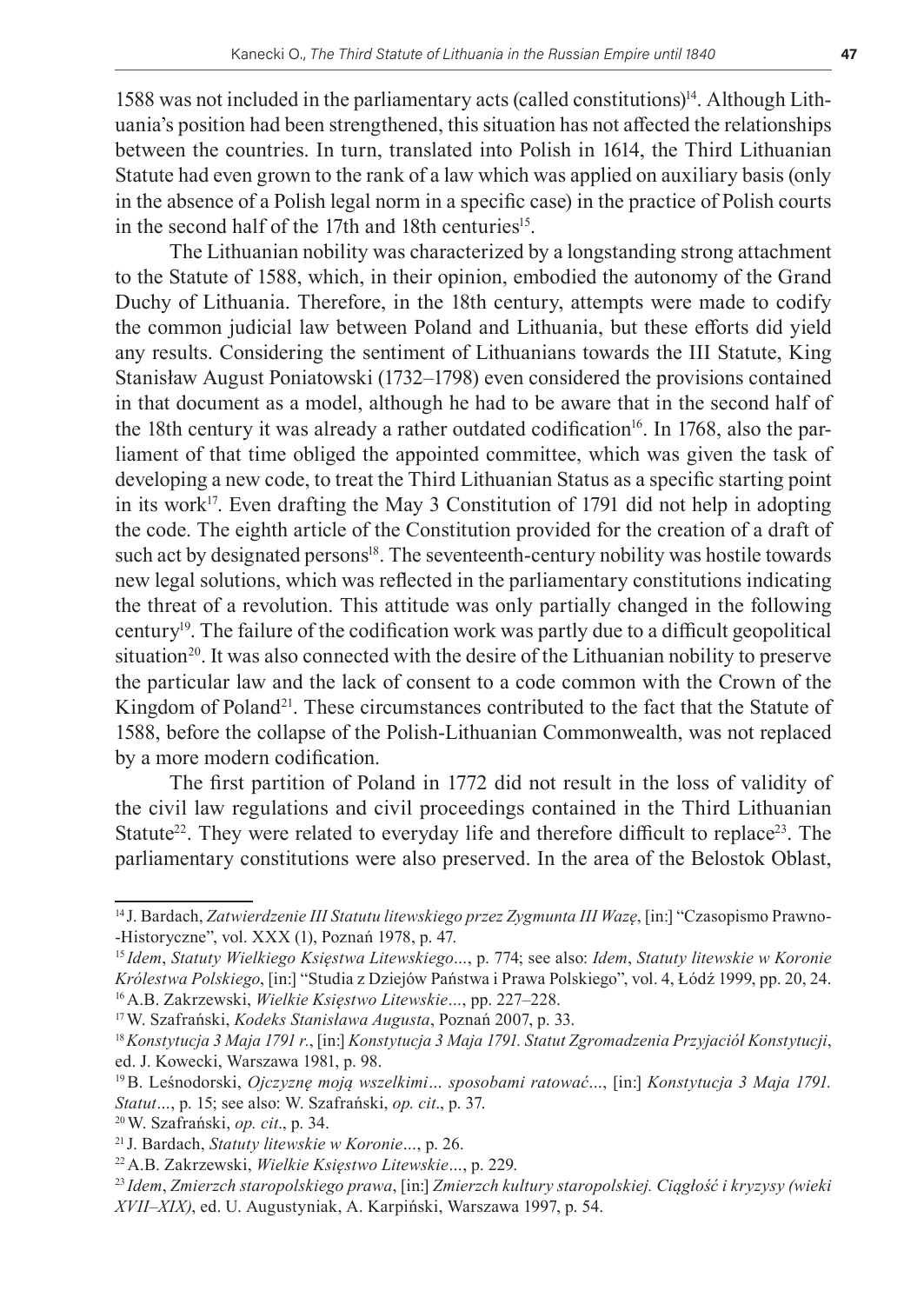which was established in 1807 as a result of merging the Polish part of Podlasie with the areas formerly belonging to the Grand Duchy of Lithuania, two legal orders were maintained — the Polish-Prussian order and the Lithuanian order which was based on the norms of the Third Lithuanian Statute. Catherine II (1729–1796) and her successor Paul I (1754–1801) did not interfere with the law in force in the annexed lands. This was mainly due to the diversity of the conquered territories<sup>24</sup>, the desire to obtain favourable reactions of the nobility, as well as the lack of Russian codification, which could replace the existing codified Lithuanian law. However, the legislation of the Four-Year Sejm (1788–1792), treated as the aftermath of the French Revolution<sup>25</sup>, as well as the significant part of the penal regulations of the Statute of 1588<sup>26</sup> were repealed. Despite the desire to preserve local rights expressed by Emperor Paul I, at the beginning of the third decade of the 19th century Lithuanian criminal law was applied only in the case of absence of Russian regulations in a specific case. The existing system and administrative regulations were also incompatible with the new method of governing the state, which is why they were quickly replaced by Russian law. The introduced changes involved the field of police, taxation and administration<sup>27</sup>. It is interesting that the Russian authorities were not familiar with the laws in force before the partitions of the Polish-Lithuanian Commonwealth and referred to them vaguely $28$ .

Despite this, the Third Lithuanian Statute was published in 1811 in the St. Petersburg edition, which included, apart from the Polish text, also the Russian translation, which was published by the printing house of the Governing Senate<sup>29</sup>. Although the publication had a great practical value for the activity of courts and offices, it did not gain the status of an official text<sup>30</sup>. At the same time, it was not free from defects, and in September 1828 Ignacy Daniłowicz recalled in his letter from Kharkiv to Joachim Lelewel that work was underway in St. Petersburg to improve the Russian translation of 1811<sup>31</sup>.

Maintaining the provisions of the Third Lithuanian Statute and the parliamentary constitutions did not mean that the Russian authorities would refrain from interfering in their provisions. Lithuanian law in the western governorates was gradually changed by the tsarist edicts and regulations. The lower authorities were also given orders<sup>32</sup>. The

<sup>&</sup>lt;sup>24</sup> A. Korobowicz, W. Witkowski, *Uwagi o sądownictwie i prawie sądowym w "guberniach zachodnich" Cesarstwa Rosyjskiego w XIX wieku*, [in:] *Wielokulturowość polskiego pogranicza. Ludzie — idee prawo*, ed. A. Lityński, P. Fiedorczyk, Białystok 2003, p. 67.

<sup>25</sup>Z. Stankiewicz, *op. cit.*, p. 837; see also: W. Kulisiewicz, *Trzeci Statut Litewski w dobie porozbiorowej*, [in:] "Czasopismo Prawno-Historyczne", vol. XLIV (1–2), Poznań 1993, pp. 75, 77.

<sup>26</sup>A.B. Zakrzewski, *Wielkie Księstwo Litewskie…*, p. 229.

<sup>27</sup>A. Korobowicz, W. Witkowski, *op. cit.*, pp. 67–68.

<sup>28</sup>W. Kulisiewicz, *op. cit.*, p. 77.

<sup>29</sup>S. Ehrenkreutz, *Stan badań nad Statutem litewskim*, [w:] "Ateneum Wileńskie. Czasopismo naukowe poświęcone badaniom przeszłości ziem W. X. Litewskiego", year II (7–8), Wilno 1924, pp. 301–302.

<sup>30</sup>S. Godek, *III Statut litewski po upadku Rzeczpospolitej w rosyjskiej literaturze naukowej XIX i początku XX wieku*, [in:] "Zeszyty Prawnicze UKSW", vol. 9 (2), Warszawa 2009, p. 64.

<sup>31</sup>L. Sadowska, *Z listów do Joachima Lelewela o Statucie litewskim (1815–130)*, [in:] "Ateneum Wileńskie. Czasopismo naukowe poświęcone badaniom przeszłości ziem Wielkiego X. Litewskiego", year VI (1–4), Wilno 1929, p. 623.

<sup>32</sup>A. Korowicki, *Proces cywilny litewski*, Wilno 1826, pp. 2–3.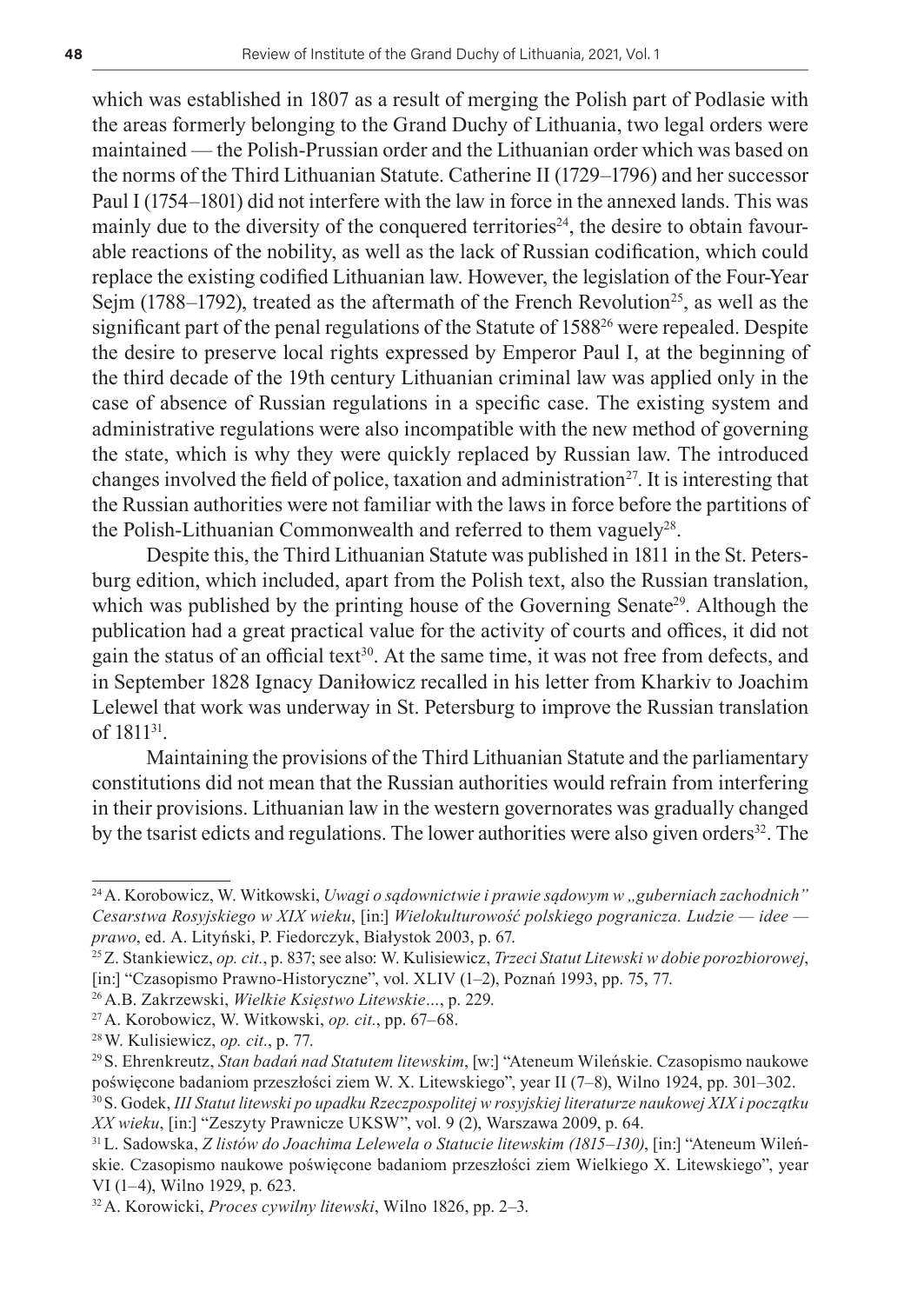relatively largest number of changes concerned the organisation of courts. As early as 1772, they gave orders on behalf of Catherine  $II^{33}$ . At the same time, work was carried out to compare the Polish-Lithuanian law with Russian regulations in order, as Ignacy Daniłowicz claimed, to consider the superiority of certain solutions over another ones, and even to introduce the domestic law into Russian codifications. Only after the results of the work had been sent to the courts would it turn out whether it was appropriate to carry out such activities. However, the alleged changes could not include Russian administrative law but only civil and criminal law34.

In January 1797 the Lithuanian Courier ("Kurier Litewski") announced the publication of interesting information from St. Petersburg as well as official ukases and regulations35. In this way, the Vilnius newspaper became a real source of information about the law in force, because almost every issue contained the fragments of legal acts36. As Piotr Żbikowski noted, most of the ukases and regulations published at that time were in fact the tsar's orders, which were addressed directly to the public or were handed over to people by senior civil servants, mainly governors<sup>37</sup>. Some of them were not published and they remained secret<sup>38</sup>.

In spite of this, the preservation of the provisions of the Third Lithuanian Statute required constant learning of this code, and as the witness Ignacy Domeyko (1802–1889) recalled, the adepts of the lawyer's profession carried the text of this code with themselves39. Edward Tomasz Massalski (1799–1879) claimed that in the curriculum at the Faculty of Law of the Polotsk Academy, only some subjects were taught in Polish, including the court proceedings and the Lithuanian Statute<sup>40</sup>. This codification was also the basis of the lecture on domestic law (including civil law and civil proceedings) held in the first half of the 19th century at Vilnius University<sup>41</sup>. Therefore, the situation forced both lawyers and students to explore the provisions of two legal systems<sup>42</sup>.

In practice, already at the beginning of the 19th century, the parties to the disputes often referred to the tsarist ukases in courts, comparing their content with the provisions of the Statute and the parliamentary constitutions. This sometimes caused irritation among the participants in the proceedings still attached to the law of the Polish-Lithuanian Commonwealth. The case of Franciszek Puciłowski, an experienced Vilnius lawyer, who surprised the opposite party with legal arguments, is well known. The opponent tried to defend himself by quoting the tsarist ukase. The angry

<sup>33</sup>A. Korobowicz, W. Witkowski, *op. cit*., p. 69.

<sup>34</sup>L. Sadowska, *op. cit.*, p. 625.

<sup>35</sup>P. Żbikowski, *W imperium carów: "Kurier Litewski" 1796–1806*, Lublin 2014, p. 187.

<sup>36</sup>A. Śnieżko, *Materiały do historii prasy na Litwie w XVIII i XIX w.*, [in:] "Rocznik Historii Czasopiśmiennictwa Polskiego", vol. 11, no. 4, Wrocław 1972, p. 538.

<sup>37</sup>P. Żbikowski, *op. cit.*, p. 189.

<sup>38</sup>S. Godek, *III Statut litewski w dobie porozbiorowej — stan badań nad dziedzictwem prawa litewskiego*, [in:] *Stan badań nad wielokulturowym dziedzictwem dawnej Rzeczypospolitej*, vol. II, ed. W. Walczak, K. Łopatecki, Białystok 2010, p. 496.

<sup>39</sup> I. Domeyko, *Filareci i Filomaci*, [in:] *Z filareckiego świata. Zbiór wspomnień z lat 1816–1824*, ed. H. Mościcki, Warszawa 1924, p. 78.

<sup>40</sup>E.T. Massalski, *Z pamiętników (1799–1824)*, [in:] *Z filareckiego świata. Zbiór wspomnień…*, p. 247.

<sup>41</sup>S. Godek, *III Statut litewski w dobie porozbiorowej*, Warszawa 2012, pp. 138–143.

<sup>42</sup>A.B. Zakrzewski, *Zmierzch staropolskiego prawa…*, p. 50.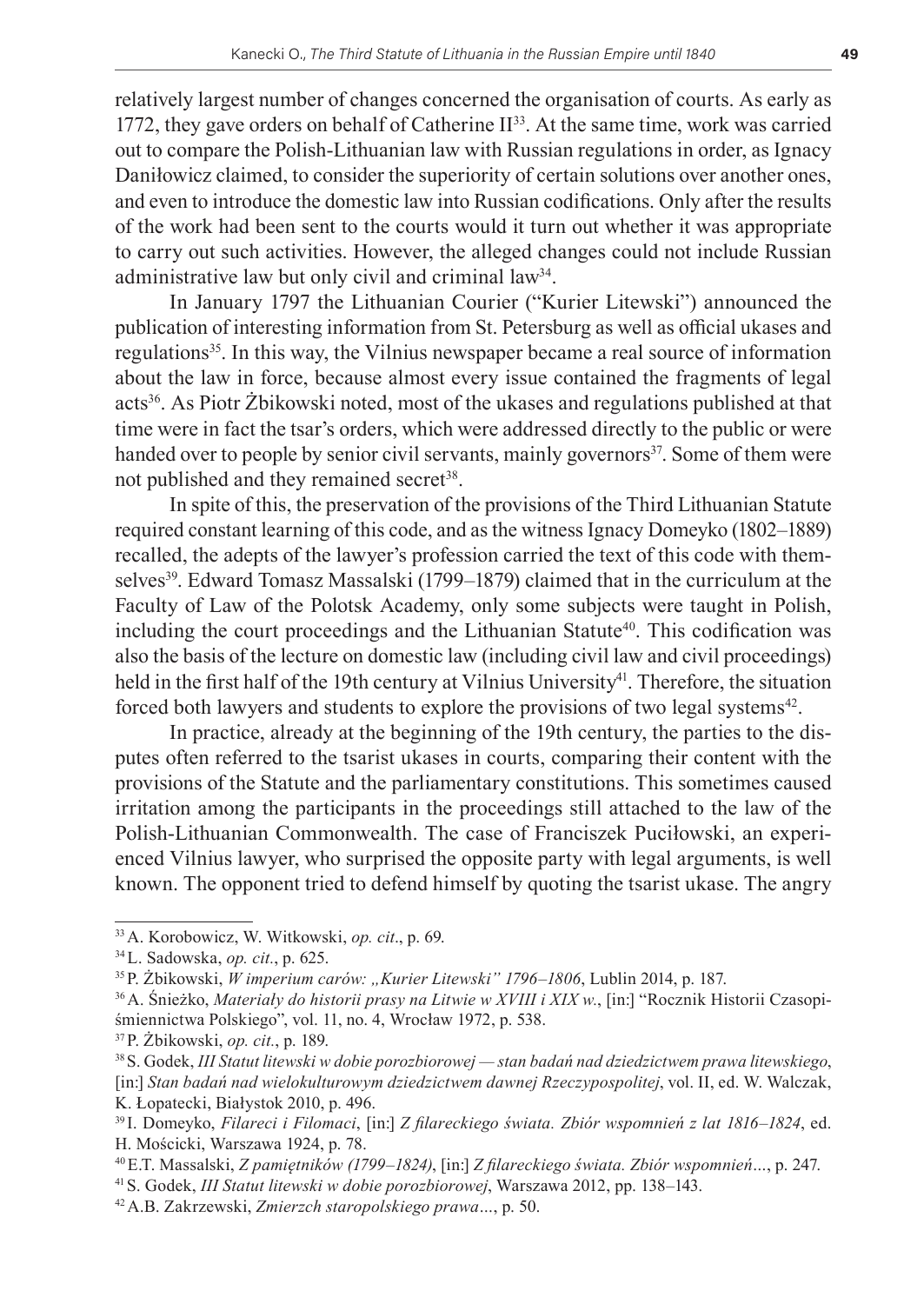lawyer, disregarding the consequences, was supposed to say during the public session of the court: "and such law was probably written in Algiers!" Shortly afterwards, he suffered the severe consequences of his act, as he was disqualified from the advocate's profession<sup>43</sup>. Interestingly, the contradictions between the regulations of the Lithuanian Statute and the Russian law were sometimes solved by issuing decisions combining both legal systems. There had even been cases of giving priority to the local law<sup>44</sup>. The situation was not made any easier by the fact that many contradictions could be found in the content of the ukases<sup>45</sup>.

The impact of the provisions of the Third Lithuanian Statute after the partitions went beyond the territory of the Russian partition. Based on the 1775 patent issued by Empress Maria Theresa, it retained the legal role applied as an auxiliary law to the Polish inheritance law on the lands seized by Austria in 1772. The provisions of the Third Lithuanian Statute were also applied in criminal cases<sup>46</sup>. However, such situations were rare, as outside the former Grand Duchy of Lithuania, the annexationist states replaced Polish law relatively quickly with their own regulations<sup>47</sup>.

The social changes which took place in the second half of the 18th century in the left-bank Ukraine (on the left side of the Dnieper River) led to granting the noble rights to a distinguished class of the local population (Cossack elders). For this reason, it was also necessary to introduce a new judicial structure. The solutions applied were those known from the Lithuanian Statute<sup>48</sup>. The ukase of 1797 mentioned that the nobility in Little Russia (covering the lands of the left-bank Ukraine<sup>49</sup> i.e. the Poltava and Chernihiv governorates) was judged according to the Lithuanian Statute<sup>50</sup>. Furthermore, in September 1825 Józef Jaroszewicz (1793–1860)<sup>51</sup> wrote from Krzemieniec to Joachim Lelewel (1786–1861)<sup>52</sup>, that Russian civil law and Lithuanian Statute was in force in Little Russia<sup>53</sup>. It remains uncertain whether it was still the so-called Volhynian Statute (i.e. the Second Lithuanian Statute of 1566 as amended, which was in force in Ukraine after its incorporation into the Crown of the Kingdom of Poland by the Union of Lublin in 1569), or via facti the Third Lithuanian Statute<sup>54</sup>. It seems, however, that despite the formal validity of the Second Lithuanian Statute in Little Russia, it was superseded by the 1588 codification<sup>55</sup>. This is likely to have happened

<sup>43</sup>S. Morawski, *Kilka lat młodości mojej w Wilnie (1818–1825)*, Warszawa 1924, p. 430.

<sup>44</sup>S. Godek, *III Statut litewski w dobie porozbiorowej — stan badań…*, p. 496.

<sup>45</sup>A.B. Zakrzewski, *Zmierzch staropolskiego prawa…*, p. 50.

<sup>46</sup> J. Bardach, *Statuty litewskie w Koronie…*, p. 24; see also: S. Godek, *III Statut litewski w dobie porozbiorowej — stan badań…*, p. 474.

<sup>47</sup>A. Korobowicz, W. Witkowski, *op. cit.*, p. 66.

<sup>48</sup> J. Bardach, *Sądy i postępek sądowy na Ukrainie*, [in:] "Czasopismo Prawno-Historyczne", vol. XX (2), Poznań 1968, pp. 130–131.

<sup>49</sup>A. Korobowicz, W. Witkowski, *op. cit.*, p. 63.

<sup>50</sup>S. Godek, *III Statut litewski w dobie porozbiorowej…*, p. 444.

<sup>51</sup> Józef Jaroszewicz — lawyer, professor of the University in Vilnius.

 $52$  Joachim Lelewel — historian, lawyer, professor of the Universitiy in Vilnius and the University in Warsaw, political activist.

<sup>53</sup>L. Sadowska, *op. cit.*, p. 620.

<sup>54</sup> J. Bardach, *Sądy i postępek sądowy…*, p. 131.

<sup>55</sup>S. Godek, *III Statut litewski po upadku Rzeczpospolitej…*, p. 55.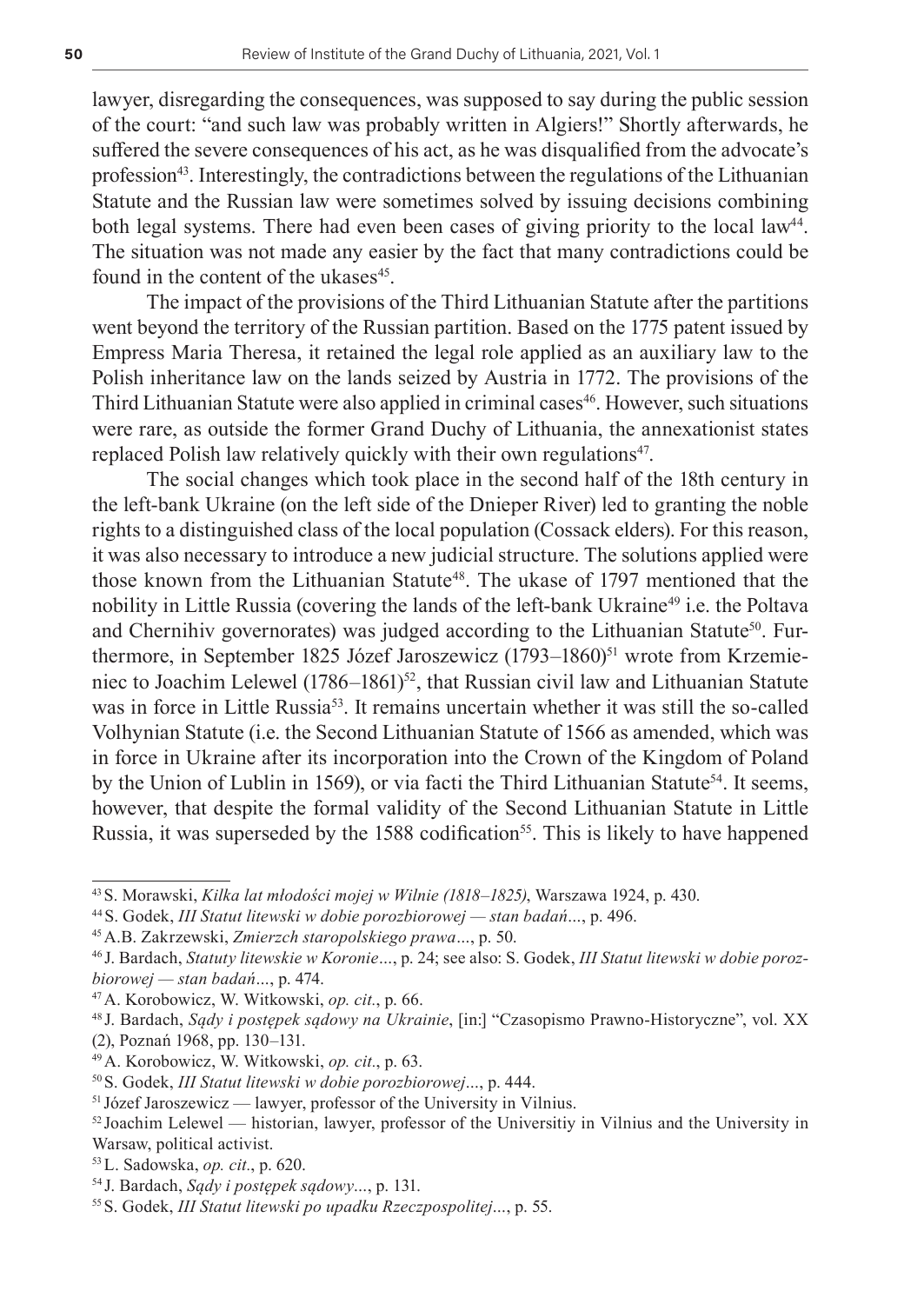already in the second half of the 17th century and covered all of Ukraine, including the south-western governorates<sup>56</sup>. The Third Lithuanian Statute was more modern and complete and it enjoyed greater recognition<sup>57</sup>.

In accordance with the provisions of the 1588 Statute, courts should issue judgments only on the basis of the provisions contained therein. In the absence of appropriate regulations, the decision was to be made on the basis of conscience and other laws used by Christians (IV, 54)<sup>58</sup>. Presumably, this could have meant referring to Roman, Canon and Magdeburg law<sup>59</sup>. In 1756, the Governing Senate referred to this regulation. This institution recommended the gaps in the Statute to be filled in with the law applicable to the townspeople<sup>60</sup>. In the left-bank Ukraine, in addition to the Third Lithuanian Statute (including the criminal law provisions contained therein<sup>61</sup>) the law of Magdeburg was in force, which, however, was also superseded by the Statute in judicial practice. Eventually, it lost its validity in these areas on the basis of a ukase issued in 1843<sup>62</sup>.

Earlier, as in 1831, the Statute in the Belarusian governorates (Mogilev and Vitebsk) was repealed by means of a ukase<sup>63</sup>. Smolensk, Vitebsk and Mogilev Governor-General<sup>64</sup> Duke Mikołaj Chowański (1777–1837) and Mogilev Civil Governor<sup>65</sup> Michaił Murawjow (1796–1866)<sup>66</sup> particularly strived to abolish the legal differences. Some researchers combine the circumstances of the abolition of the Third Lithuanian Statute in the remaining governorates of the Western Krai with the russification process carried out during the reign of Emperor Nicholas I (1796–1855)<sup>67</sup>. It is interesting to note that even in St. Petersburg there were many supporters of preservation of the local law. In spite of this fact, the ukase of 1840 repealed the existing regulations of the Third Lithuanian Statute in the following governorates: Kiev, Podolia, Volhynia, Minsk, Vilnius, Grodno, as well as in the Belostok Oblast<sup>68</sup>. It remains symbolic that at the same time Emperor Nicholas I forbade the use of the term "Lithuanian governorates"

60S. Godek, *III Statut litewski w dobie porozbiorowej…*, p. 444.

61A. Korobowicz, W. Witkowski, *op. cit*., p. 69.

<sup>56</sup> J. Bardach, *Statuty litewskie w Koronie…*, p. 21; see also: A. Korobowicz, W. Witkowski, *op. cit*., p. 67.

<sup>57</sup> J. Bardach, *Statuty litewskie a prawo rzymskie*, Warszawa 1999, p. 87.

<sup>58</sup> *Statut Wielkiego Xięstwa Litewskiego, Naprzod, za Naiaśnieyszego Hospodara Krola Jego Mosci Zygmunta III w Krakowie w Roku 1588. Drugi raz w Wilnie, w Roku 1619. z pokazaniem zgody y rożnice Statutow Koronnych y W.[ielkiego] X.[ięstwa] L.[itewskiego]. Trzeci raz, za Naiaśnieyszego K.[róla] J.[ego] M.[ości] Władysława IV. w Warszawie, w Roku 1648, z przydaniem Konstytucyi od Roku 1550. do 1647. Czwarty raz, za Naiaśnieyszego Krola Jego Mosci Jana Trzeciego w Wilnie w Roku 1698.Z przyłożeniem pod Artykuły Konstytucyi Seymowych od Seymu Roku 1550. aż do Seymu Roku 1690. Oboygu Narodom służących, (Textu samego niwczym nie naruszaiąc) Teraz zaś piąty raz, za szczęśliwie panującego Naiaśnieyszego Krola Jego Mosci Augusta Trzeciego przedrukowany*, Wilno 1744, p. 179. 59A.B. Zakrzewski, *Wielkie Księstwo Litewskie…*, p. 222.

<sup>62</sup> J. Bardach, *Sądy i postępek sądowy…*, p. 132; see also: S. Godek, *III Statut litewski po upadku Rzeczpospolitej…*, pp. 55, 78.

<sup>63</sup>S. Godek, *III Statut litewski w dobie porozbiorowej…*, p. 13.

<sup>64</sup>*Nikolaj Nikolaewič Chowanskij*, [in:] W.I. Fedorčenko, *Senatory Rossijskoj Imperii. Enciklopediâ biografij*, vol. II, Moskva 2018, p. 510.

<sup>65</sup>*Michail Nikolaewič Muraw'ëw*, [in:] W.I. Fedorčenko, *op. cit*., p. 75.

<sup>66</sup>W. Kulisiewicz, *op. cit.*, p. 83.

<sup>67</sup>S. Godek, *III Statut litewski w dobie porozbiorowej — stan badań…*, p. 481.

<sup>68</sup> *Idem*, *III Statut litewski po upadku Rzeczpospolitej…*, pp. 73–74.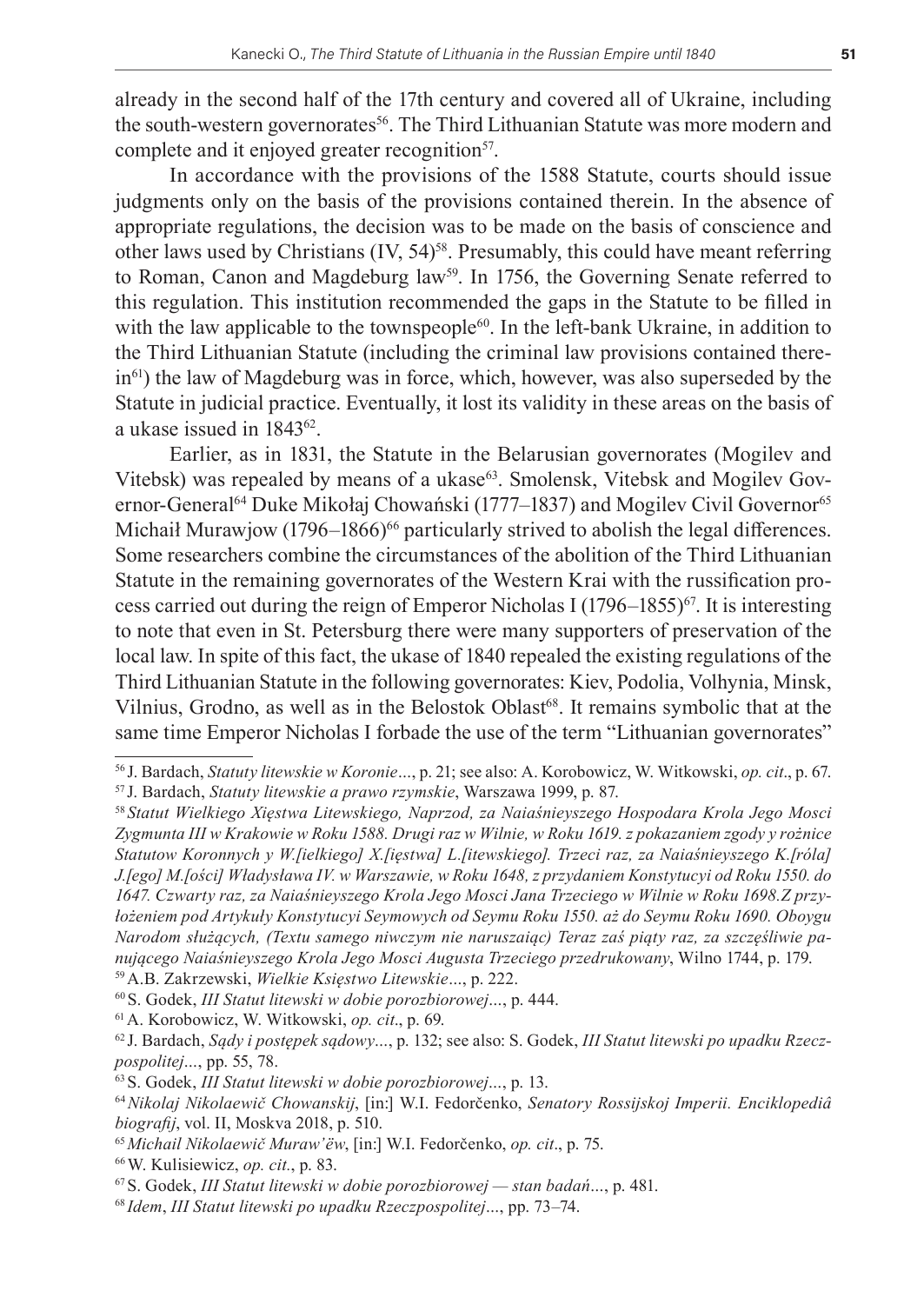as an indication of their non-Russian character. Until 1840, most of the regulations which were unrelated to the politics survived. These included Lithuanian civil law, with the exception of the rules governing the institution of marriage. Before the final introduction of Russian law, the Constitution of 1775 on bills of exchange (in 1832) and the law on the sale of the property of minors (in  $1836$ ) were also abolished<sup>69</sup>. The final introduction of the Russian legal order in the areas of the former Grand Duchy of Lithuania, connected with small independence of the judiciary, caused quite considerable confusion. It was not uncommon for judgements to be based on the will of the governor, and the application of law replaced waiting for the ukase<sup>70</sup>.

The Lithuanian nobility's attachment to the Statute of 1588 was fully manifested after it was finally replaced by a set of Russian laws in 1840. Władysław Syrokomla [actually Ludwik Kondratowicz] stated several decades later that this was the cause of numerous complaints and widespread regret. Some of the nobility even appealed to Emperor Nicholas I to keep the Statute in force. This mission was a partial success because the ruler agreed to preserve the Statute in the Chernihivian and Poltava governorates in the field of family law<sup>71</sup>. In the remaining part, however, Russian regulations were in force. Despite this, the local law was used in judicial practice in Ukraine (especially on the left-bank) until the revolution of 191772. There is even a known account which proves the application of the Third Lithuanian Statute to landed estates in the eastern part of the Republic of Poland in 192473. During one of his lectures at Vilnius University in 1919, Alfons Parczewski mentioned the fact that some of its provisions were still in force in the Poltava and Chernihiv governorates<sup>74</sup>. A part of the regulations of the Third Lithuanian Statute was transformed at the beginning of the 20th century into customs, which were used in practice even after 191875. It also seems significant that after the introduction of the Russian judicial model and the replacement of the Statute by the Digest of Laws of the Russian Empire (*Swod Zakonow Rossijskoj Imperii*) the popularity of arbitration courts has increased appreciably<sup>76</sup>. The recognition for the 1588 codification was also expressed in the proposal submitted to Alexander I by Prince Adam Jerzy Czartoryski. In the years 1813–1814 the Prince sought to merge the Duchy of Warsaw with Western governorates (Lithuania, Belarus, Ukraine) and proposed to the Emperor that the Napoleonic Code should be replaced by the regulations of the Third Lithuanian Statute<sup>77</sup>.

<sup>69</sup>A. Korobowicz, W. Witkowski, *op. cit*., pp. 65, 68.

<sup>70</sup> [L. Kondratowicz] W. Syrokomla, *Sądownictwo na Żmudzi*, [in:] "Przegląd Powszechny", year 14, vol. LIII, Kraków 1897, p. 383.

<sup>71</sup> *Ibidem*, p. 380.

<sup>72</sup>A. Korobowicz, W. Witkowski, *op. cit*., p. 75; see also: A.B. Zakrzewski, *Wielkie Księstwo Litewskie…*, p. 230; W. Sobociński, *Sąd i prawo w Polsce pod zaborami*, [in:] "Państwo i Prawo", year XXII (2), Warszawa 1967, p. 222.

<sup>73</sup>W. Sobociński, *op. cit*., p. 225.

<sup>74</sup>A. Parczewski, *Wilno a nauka historii ustroju państwowego i dawnego prawa w Polsce*, Wilno 1922, p. 11.

<sup>75</sup>A.B. Zakrzewski, *Zmierzch staropolskiego prawa…*, p. 53.

<sup>76</sup>W. Sobociński, *op. cit*., p. 224.

<sup>77</sup> J. Bardach, *Statuty litewskie w Koronie…*, p. 27.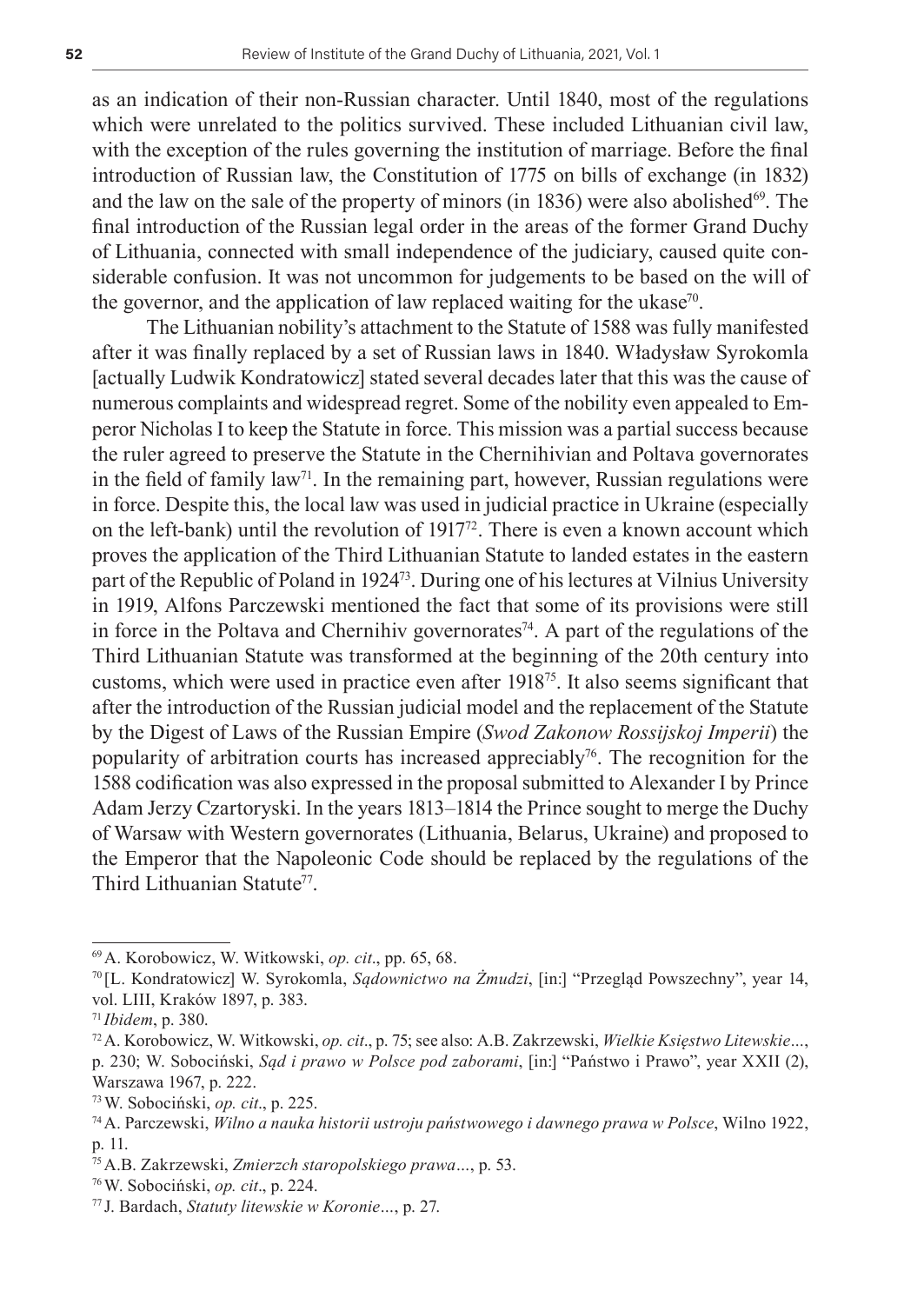# **References**

### **Printed sources**

- Domeyko I., *Filareci i Filomaci*, [in:] *Z filareckiego świata. Zbiór wspomnień z lat 1816–1824*, ed. H. Mościcki, Warszawa 1924.
- [Kondratowicz L.] Syrokomla W., *Sądownictwo na Żmudzi*, [in:] "Przegląd Powszechny", year 14, vol LIII, Kraków 1897.
- *Konstytucja 3 Maja 1791 r.* [in:] *Konstytucja 3 Maja 1791. Statut Zgromadzenia Przyjaciół Konstytucji*, opracował J. Kowecki, Warszawa 1981.
- Korowicki A., *Proces cywilny litewski*, Wilno 1826.
- Massalski E. T., *Z pamiętników (1799–1824)*, [in:] *Z filareckiego świata. Zbiór wspomnień z lat 1816–1824*, ed. H. Mościcki, Warszawa 1924.
- Morawski S., *Kilka lat młodości mojej w Wilnie (1818–1825)*, Warszawa 1924.
- Sadowska L., *Z listów do Joachima Lelewela o Statucie litewskim (1815–130)*, [in:] "Ateneum Wileńskie. Czasopismo naukowe poświęcone badaniom przeszłości ziem Wielkiego X. Litewskiego", year VI (1–4), Wilno 1929.
- *Statut Wielkiego Xięstwa Litewskiego, Naprzod, za Naiaśnieyszego Hospodara Krola Jego Mosci Zygmunta III w Krakowie w Roku 1588. Drugi raz w Wilnie, w Roku 1619. z pokazaniem zgody y rożnice Statutow Koronnych y W.[ielkiego] X.[ięstwa] L.[itewskiego]. Trzeci raz, za Naiaśnieyszego K.[róla] J.[ego] M.[ości] Władysława IV. w Warszawie, w Roku 1648, z przydaniem Konstytucyi od Roku 1550. do 1647. Czwarty raz, za Naiaśnieyszego Krola Jego Mosci Jana Trzeciego w Wilnie w Roku 1698. Z przyłożeniem pod Artykuły Konstytucyi Seymowych od Seymu Roku 1550. aż do Seymu Roku 1690. Oboygu Narodom służących, (Textu samego niwczym nie naruszaiąc) Teraz zaś piąty raz, za szczęśliwie panuiącego Naiaśnieyszego Krola Jego Mosci Augusta Trzeciego przedrukowany*, Wilno 1744.

# **Literarure**

- Bardach J., *Sądy i postępek sądowy na Ukrainie*, [in:] "Czasopismo Prawno-Historyczne", vol. XX (2), Poznań 1968.
- Bardach J., *Statuty litewskie a prawo rzymskie*, Warszawa 1999.
- Bardach J., *Statuty litewskie w Koronie Królestwa Polskiego*, [in:] "Studia z Dziejów Państwa i Prawa Polskiego", vol. 4, Łódź 1999.
- Bardach J., *Statuty litewskie w ich kręgu prawno-kulturowym*, [in:] *Idem*, *O dawnej i niedawnej Litwie*, Poznań 1988.
- Bardach J., *Statuty Wielkiego Księstwa Litewskiego pomniki prawa doby Odrodzenia*, [in:] "Kwartalnik Historyczny", year LXXXI, Warszawa 1974.
- Bardach J., *Zatwierdzenie III Statutu litewskiego przez Zygmunta III Wazę*, [in:] "Czasopismo Prawno-Historyczne", vol. XXX (1), Poznań 1978.
- Ćwikła L., *Sudiebnik wielkiego księcia Kazimierza Jagiellończyka z 1468 r.[oku] pierwszy zbiór przepisów z zakresu prawa karnego i postępowania sądowego w Wielkim Księstwie Litewskim*, [in:] "Studia Prawnicze KUL", vol. 3–4 (47–48), Lublin 2011.
- Dovnar-Zapol'skij M. W., *Istorija Belarussii*, Minsk 2005.
- Ehrenkreutz S., *Stan badań nad Statutem litewskim*, [w:] "Ateneum Wileńskie. Czasopismo naukowe poświęcone badaniom przeszłości ziem W. X. Litewskiego", year II (7–8), Wilno 1924.
- Fedorčenko W.I., *Senatory Rossijskoj Imperii. Enciklopediâ biografij*, vol. II, Moskva 2018.
- Godek S., *III Statut litewski po upadku Rzeczpospolitej w rosyjskiej literaturze naukowej XIX i początku XX wieku*, [in:] "Zeszyty Prawnicze UKSW", vol. 9 (2), Warszawa 2009.
- Godek S., *III Statut litewski w dobie porozbiorowej*, Warszawa 2012.